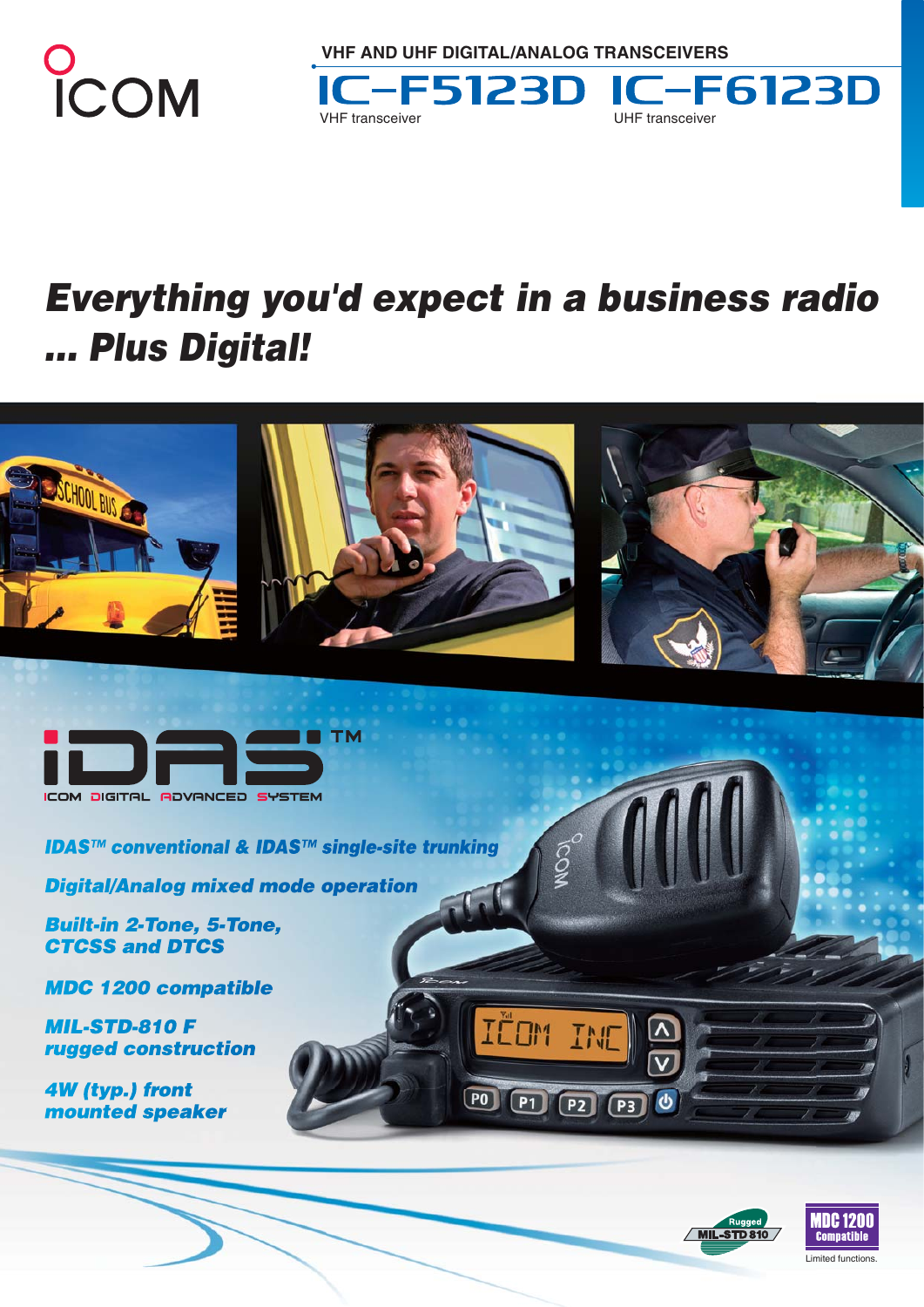# *More than Just Smooth Digital Migration!*

#### **128 channels with 8 zones**

Ample 128 channel capacity allows most companies plenty of room to grow. Up to 8 zones lets you group together channels in logical fashion.

 $MON$ 

#### **Built military rugged!**

The tough aluminum die-cast chassis and polycarbonate front panel have been tested to the MIL standard 810 F.

**Compact hand microphone** Select from 5 levels of mic gain, for clearer transmission.

#### **GPS receiver connection**

With optional D-SUB 25-pin ACC cable OPC-2078, an external GPS receiver or PC can be connected.



Photo includes optional OPC-2078.

#### **8-character LCD**

An 8-character alphanumeric LCD with user-friendly icons shows a variety of information and operating status such as caller's name, received message, etc.

#### **Large programmable buttons** For easy access to often used functions,

 $P<sub>0</sub>$ 

 $P1$ 

P0–P3 buttons are programmable to meet specific needs. Buttons and LCD display are backlit for night time opeartion.

 $P2$   $P3$ 

### **Powerful, front-facing speaker**

4 watts (typ.) front facing speaker delivers clear and loud audio throughout a vehicle's cabin. Digital modulation adds distinct clarity to received voices.

#### **IDAS™ digital mode operation**

The IC-F5123D series provides NXDN™ CAI-based IDAS digital mode operation. It is also compatible with IDAS multi-site conventional and IDAS single-site trunking. The following IDAS features are programmable.

- PTT ID Individual/Talkgroup list (Max. 500)
- RAN (Radio Access Number)
- Status SDM (Short Data Message)
- Call alert Radio check (RX)
- Stun/kill/revive (RX) Remote monitor (RX) • Emergency (No ACK)
- Digital voice scrambler
- GPS data (PC and software required to show received position data)

#### **VHF & UHF DIGITAL/ANALOG TRANSCEIVERS**



#### **Built-in 2-Tone and 5-Tone (Analog mode)**

2-Tone and 5-Tone signalings give you selective calling, quiet stand-by and other convenient functions with programming. The stun/kill functions disable a radio over the air and the revive function restores the stunned radio.

#### **MDC 1200 compatible (Analog mode)**

The following MDC features are available with the built-in MDC signaling.

- PTT ID Radio check (RX)
- Emergency (No ACK) Stun/Revive (RX)
- 500 alias table (Max.)

#### **Scan features**

The priority scan allows you to monitor one or two priority channels while scanning other non-priority channels. The TX channel and talk back functions allow you to make a quick response while scanning.

#### **Lone worker function**

When the radio is not operated for a preset period, a warning beep will sound, alerting the radio user to check in. If the radio user does not check in before the preset time runs out, then the radio automatically sends out an emergency signal.

#### **Other features** (\* = analog only)

- CTCSS/DTCS encoder/decoder\*
- BIIS PTT ID transmission\*
- 8 DTMF autodial memories
- Microphone hanger action programmable
- Optional DTMF microphone (HM-152T)
- PC programmable
- Power-on password function
- Time out timer
- Talk around function
- Nuisance delete function\*
- Forced narrow function\*

TX: Transmit, RX: Receive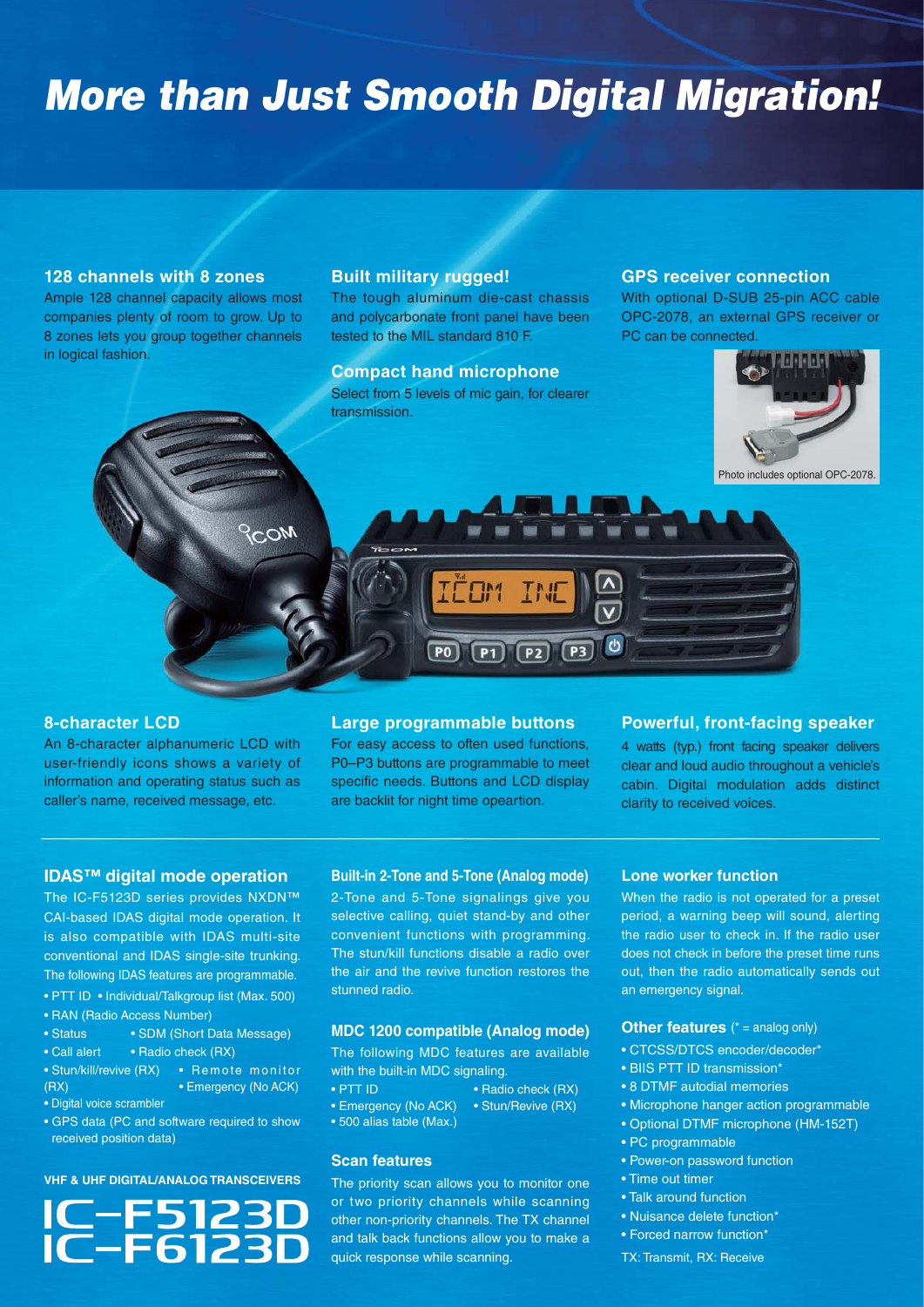

## **The IC-F5123D series : A multitude of advantages because it's IDAS™**

#### **Advantage 1**

#### **Digital/analog mixed mode Digital and analog**



The IC-F5123D series can receive both analog mode and digital mode signals on a single channel and automatically selects the received mode to reply to the received call, while the talk back timer remains. It's a smart way to grow into digital radio – at your own pace, as your budget and comfort allow.

## **Advantage 2 Advantage 3**

**individual/group call**



The IC-F5123D series allows you to call individual or group users. The radio automatically sends own ID number when the PTT button is held down. The alias name or individual/group ID is displayed on the LCD while receiving a message allowing you to identify who is calling.

#### **Status message and short data message**

#### **Status message example**

Preprogrammed status comments are displayed to match the status num-

## **Short data message example**



The display shows longer messages by automatic vertical scrolling.

Up to 100 status conditions can be set and sent with voice call. Also, you can request another IDAS radio to send their status and receive it.

Up to 100-character of short data message can be sent and received. To send more than 9-character short data message, PC connection is required.



When used with an external GPS receiver, the IC-F5123D series can transmit accurate position data for use with vehicle management applications.

#### **Advantage 4 Advantage 5**

## **GPS capability Multi-site conventional mode IDAS single-site trunking**



**virtual radio/PC dispatch**

When using the IC-F5123D series in IDAS multi-site conventional mode, the IC-F5123D can communicate with other IDAS radio users working with other repeater sites and/or virtual radio/PC dispatch stations on the IDAS network.

#### **Advantage 6**



The IC-F5123D series can be used in an IDAS single-site trunking system.

The IDAS trunking system is a distributed system with no dedicated control channel, so more voice traffic channels are available for increased system capacity.

All advantages shown represent possible system configurations. Ask your Icom dealer to configure an IDAS system that works best for you. \*Note: Private IP Network or VPN Tunnels through the Internet with static endpoints.